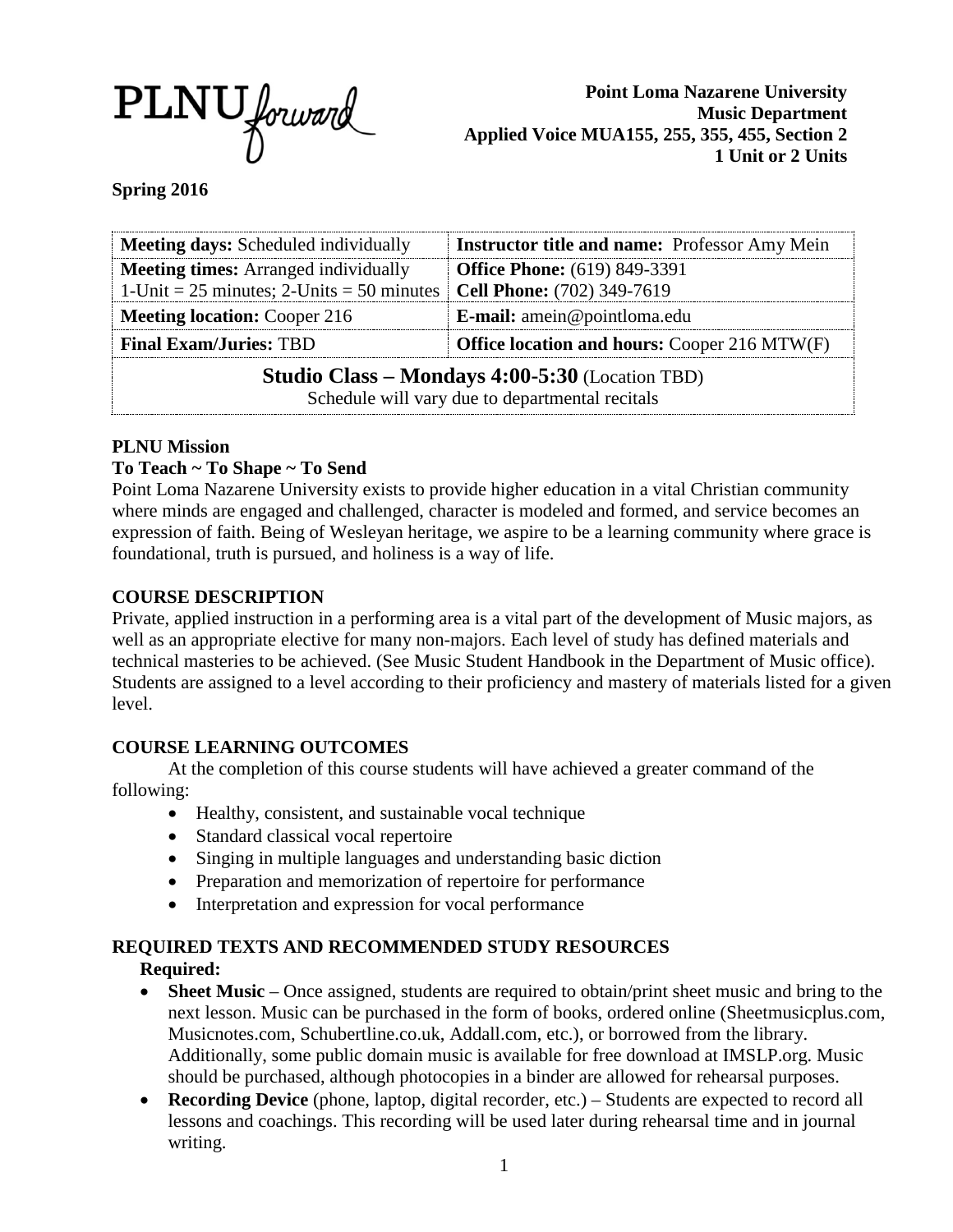• **Two - 3 Ring Binders** – Students will use this to organize double-sided sheet music and to keep other related material. One binder is for your personal use and the other is for the instructor or coach.

### **Recommended**:

- *The Naked Voice: A Wholistic Approach to Singing*, W. Stephen Smith.
- Devices or Digital Applications for pitch (pitch pipe) and tempi (metronome.)

### **EVALUATION**:

### **Method of Instruction:**

- Guidance and explanation of vocal topics at lessons and studio class.
- Assignment of a variety of songs/arias in multiple languages.
- Homework as an aid to ongoing vocal exploration.
- Exposure to various levels of student, faculty, and professional singers.
- Follow-up on outside rehearsal methods and time.

## **Grading Procedures:**

| Lesson Involvement                | 40%   |
|-----------------------------------|-------|
| <b>Studio Class Participation</b> | 20%   |
| Homework                          | 20%   |
| Final Performance/Jury            | 20%   |
|                                   | 100\% |

## **1. Lesson Involvement:** 40%

Evaluation based prompt and regular attendance, preparedness, and progress.

## **2. Studio Class Participation:** 20%

Students must perform a minimum of four times in studio class. Students are expected to be prompt, participate in classroom discussions, and be attentive, respectful audience members. All music majors and scholarship recipients MUST attend studio class. Lack of participation will result in a 20% reduction in the final grade.

### **3. Homework:** 20%

Assignments are completed as specified by instructor and submitted in a timely fashion. Assignments will include, but are not limited to a report for each song assigned, IPA transcriptions of foreign languages texts, and weekly journal entries/practice log.

### **4. Final Performance/Jury:** 20%

See final exam policy below regarding requirements for majors and non-majors.

## **Grading scale:**

| A   | 93%-100% |
|-----|----------|
| A   | 90%-92%  |
| B+  | 87%-89%  |
| B   | 83%-86%  |
| 'B- | 80%-82%  |
|     | 77%-79%  |

| C  | 73%-76%      |
|----|--------------|
| C- | 70%-72%      |
|    | 67%-69%      |
| D  | 63%-66%      |
| D- | 60%-62%      |
| F  | $0\% - 59\%$ |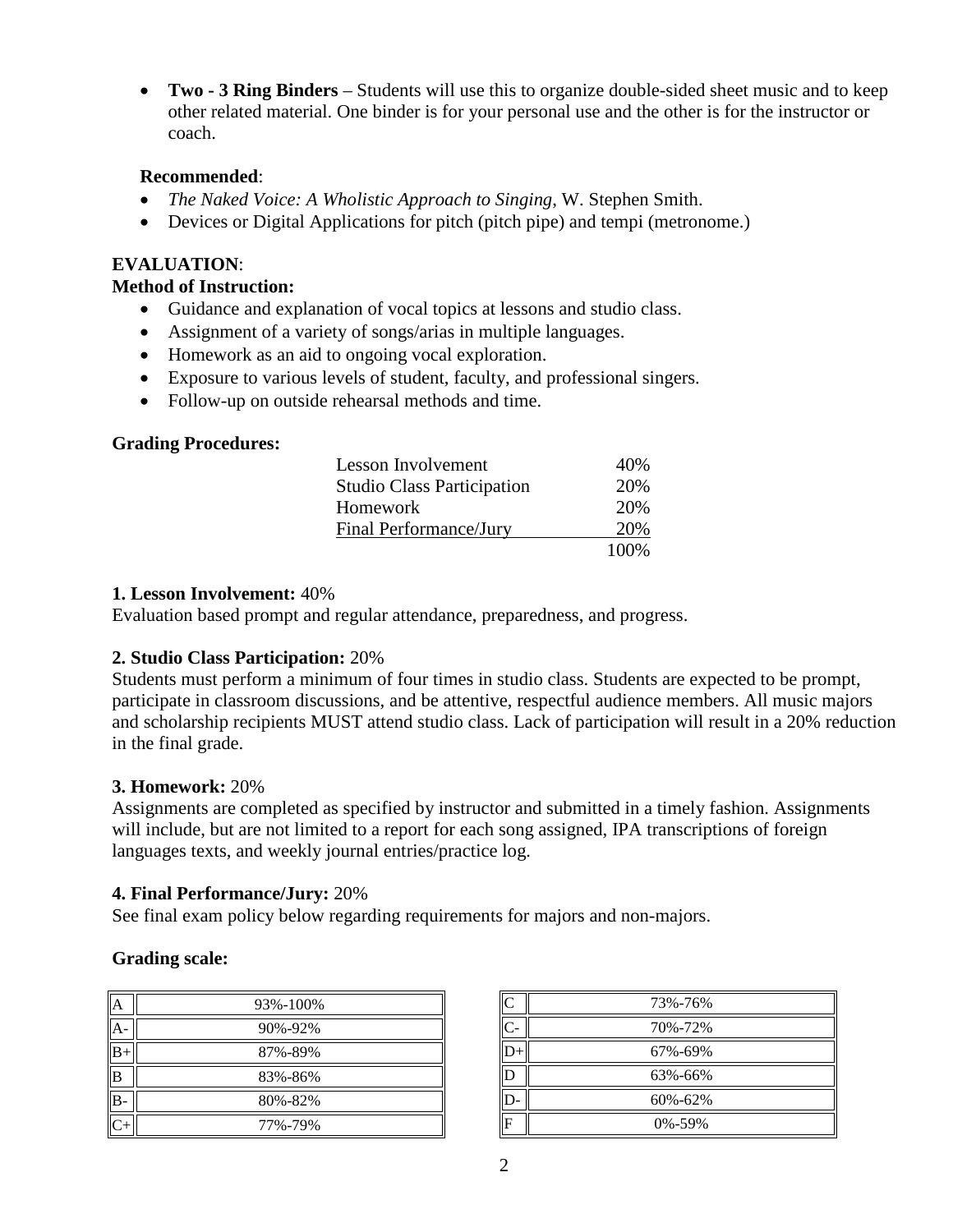**ATTENDANCE POLICY**: Scheduled lessons and studio classes will begin on time. Therefore, students should plan to arrive and enter the voice studio at least five minutes early so that no time is lost. Tardiness may negatively affect the lesson/studio grade. Please walk into the voice studio (do not knock on the door) and have a seat quietly until the lesson start time. One-credit lessons are 25 minutes in length and two-credit lessons are 50 minutes in length. Lessons may go over in length if agreed upon by both instructor and student.

Students are expected to attend all scheduled lessons and studio classes. Students are granted one unexcused absence (to be used for illness, emergencies, etc.) Further absences will only be excused only at the instructor's discretion and if notification is given to the instructor 12 hours before the scheduled start time. Absences beyond the allotted amount will negatively impact the Lesson Involvement and/or Studio Class Participation components of the grade and may result in a failing grade. Whether the absence is excused or not, it is expected that students will notify the instructor by text or email.

**MAKE-UP POLICY**: Unexcused lessons will not be granted a make-up time. Lessons that occur on school holidays will not be made up. Make-up lessons will be given only for excused absences and in the event of instructor cancellation. Make-up lessons due to excused absences are contingent upon instructor and student schedule availability. Professor Mein requests that in the event of an upcoming known absence, students make arrangements to switch lesson times with one another in order to avoid further scheduling accommodations.

**PROJECTS:** Students are expected to complete weekly practice logs on Canvas. Further assignments may be given at Professor Mein's discretion.

### **TESTS**:

- Students will be required to perform all repertoire memorized in studio class past spring break.
- A qualifying jury is required for advancement to MUA 355 at the time of the 255 jury. The exam will include the required repertoire, sight-singing, scales, and arpeggios.

**FINAL EXAMINATION POLICY**: All music majors with a voice emphasis and vocal scholarship recipients will be required to perform a jury as their final exam at the end of the semester during finals week. All repertoire performed on a jury must be newly presented by the student without having been presented on a previous jury. Additionally, the opening jury piece chosen by the student must not have been the sole piece performed that semester on a departmental recital.

Juries are conducted during finals week. Further details of dates and times will be given in studio class.

All other students will perform a "mock jury" on the final scheduled studio class as their final exam.

**EXTRA CREDIT PROJECTS:** Vocal concert reports may be granted as extra credit opportunities if agreed upon by the instructor prior to the performance date.

**CELL PHONE USE**: Phones may be used as recording devices in private lessons. Out of respect for the musical rehearsals and performances of students in studio class, mobile devices are to be silenced and used only for self-recording for personal use.

**INSTRUCTOR AVAILABLITIY:** Office hours will be posted on the studio door (C216) and published electronically once the final schedule has been determined. Students may text, e-mail, or verbally request a private conference with Professor Mein.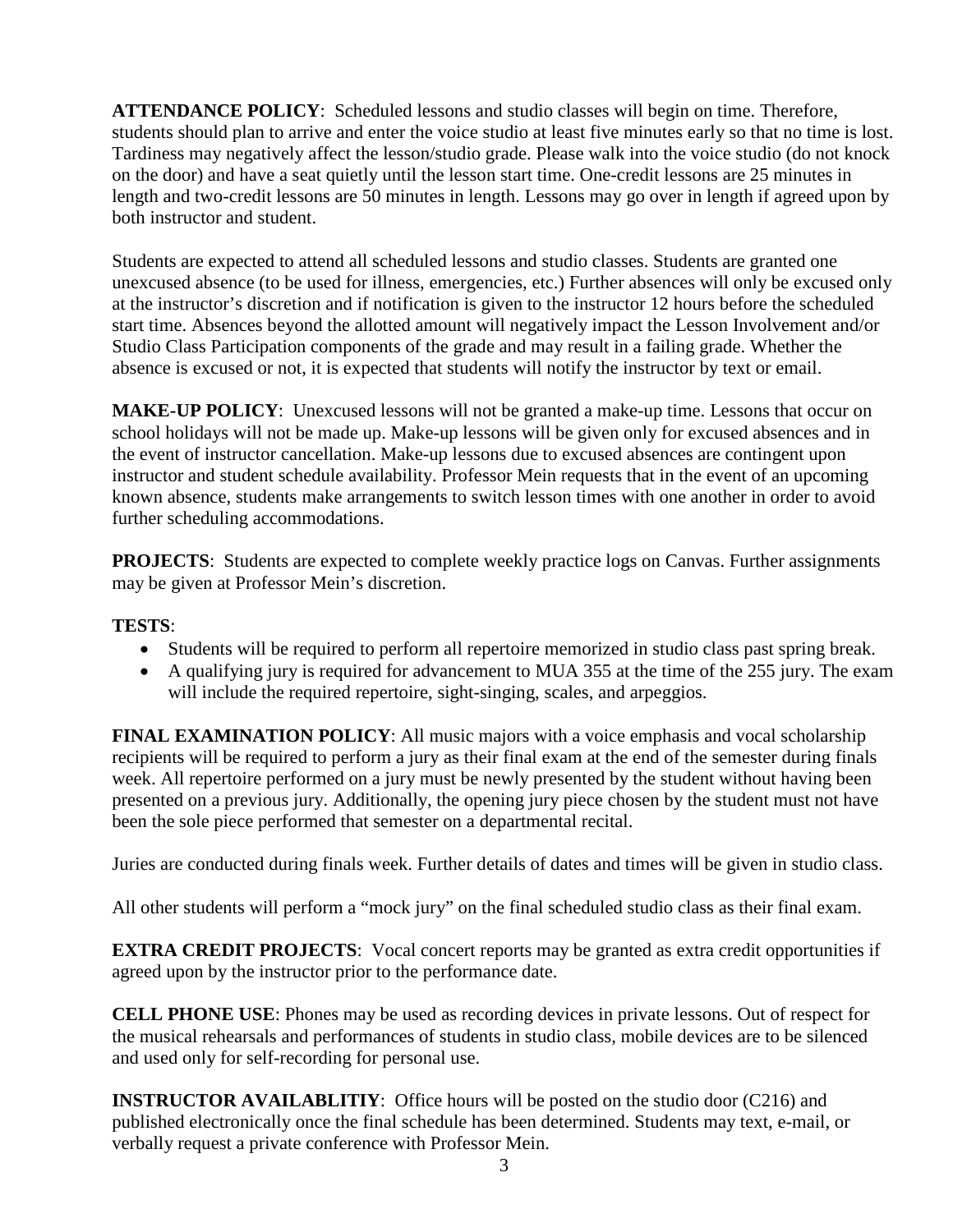**SPIRITUAL GOALS:** PLNU strives to be a place where you grow as whole persons. To this end we provide resources for our graduate students to encounter God and grow in their Christian faith. At the Mission Valley campus, we have an onsite chaplain, Rev. Nancy Pitts who is available during class break times across the week. If students have questions, a desire to meet with Rev Pitts or prayer requests you can contact her directly at gradchaplainmissionvalley@pointloma.edu. In addition there are resources for your Christian faith journey available

at http://www.pointloma.edu/experience/faith/graduate-student-spiritual-life

## **PLNU COPYRIGHT POLICY**

Point Loma Nazarene University, as a non-profit educational institution, is entitled by law to use materials protected by the US Copyright Act for classroom education. Any use of those materials outside the class may violate the law.

## **PLNU ACADEMIC HONESTY POLICY**

Students should demonstrate academic honesty by doing original work and by giving appropriate credit to the ideas of others. Academic dishonesty is the act of presenting information, ideas, and/or concepts as one's own when in reality they are the results of another person's creativity and effort. A faculty member who believes a situation involving academic dishonesty has been detected may assign a failing grade for that assignment or examination, or, depending on the seriousness of the offense, for the course. Faculty should follow and students may appeal using the procedure in the university Catalog. See Academic Policies in the Graduate and Professional Studies Catalog for definitions of kinds of academic dishonesty and for further policy information.

## **PLNU ACADEMIC ACCOMMODATIONS POLICY**

If you have a diagnosed disability, please contact Jean Moncada in the Center for Student Success (CSS) within the first two weeks of class to demonstrate need and to register for accommodation by phone at (619) 563-2849 or by e-mail at jmoncada@pointloma.edu. Ask your academic advisor or program director for any additional accommodation information.

### **PLNU ATTENDANCE AND PARTICIPATION POLICY**

Regular and punctual attendance at all classes is considered essential to optimum academic achievement. If the student is absent from more than 10 percent of class meetings, the faculty member can file a written report which may result in de-enrollment. If the absences exceed 20 percent, the student may be de-enrolled without notice until the university drop date or, after that date, receive the appropriate grade for their work and participation. See Academic Policies in the Graduate and Professional Studies Catalog for additional detail.

### **ADDITIONAL STUDIO GUIDELINES:**

**REPERTOIRE:** The repertoire will be predominantly classical and will include multiple languages. The individual requirements are as follows:

- Non-music major, 1-unit: 4-5 songs
- Non-music major, 2-units: 6 songs
- B.A. Music, lessons as an elective, 1-unit: 4 songs
- B.A. Music, voice emphasis, 1-unit: 4 in first year, 5-7 in subsequent years
- B.A. Music, lessons as an elective, 2-units: 6 songs
- B.A. Music, voice emphasis (M.E. and Ministry), 2-units: 6-8 songs
- B.M. Vocal performance majors, 2-units: 6-8 songs